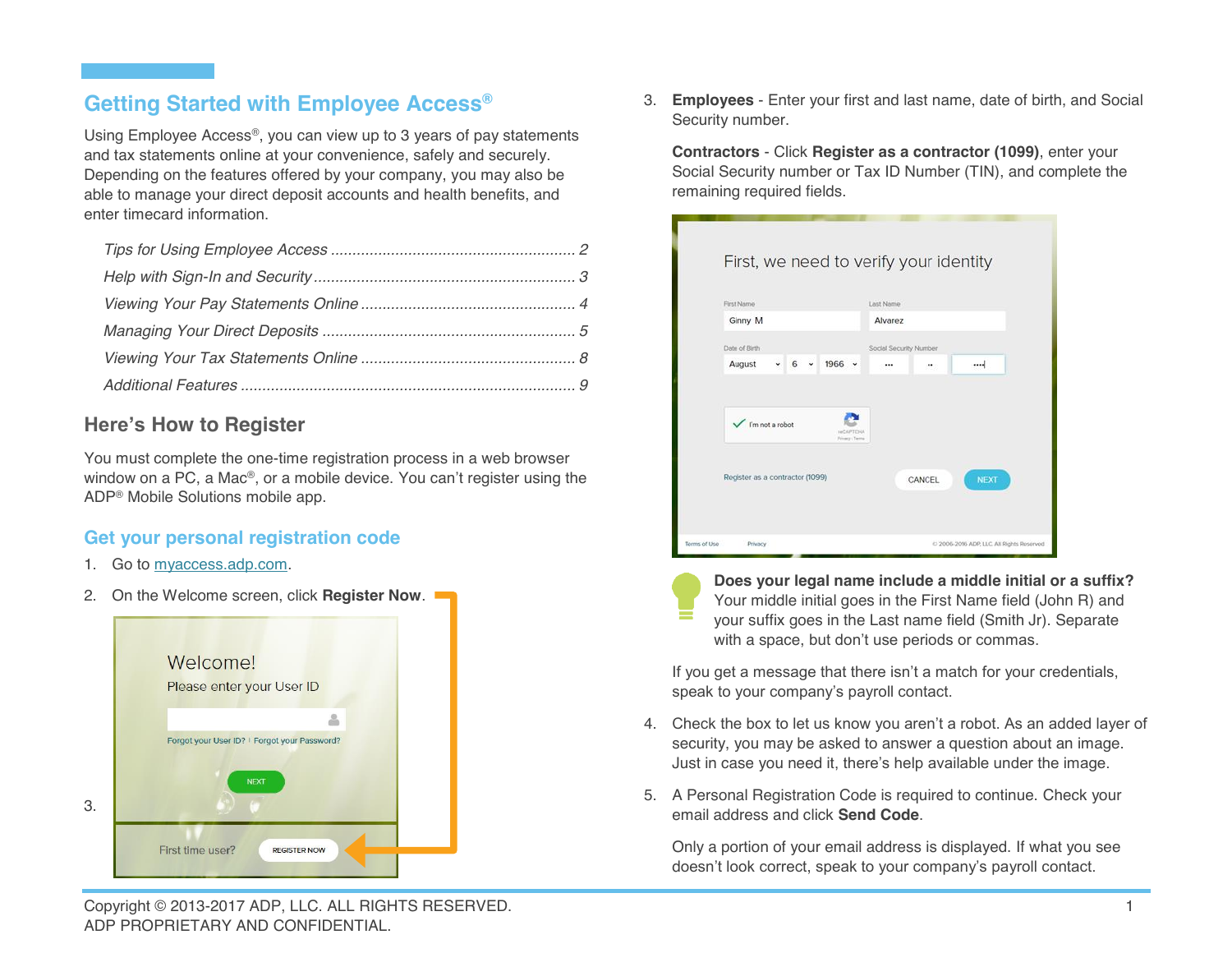## **Enter your code and finish registering**

1. Check your email for your Personal Registration Code. Enter it on the next screen and click **Next**.



This personal registration code is valid for 15 calendar days after it was first issued. If you try to use your code after 15 calendar days, you'll be prompted to request a new one.

2. Enter the user ID and password you want to use to sign into Employee Access.

**User ID:** must be 4 to 64 characters and may include upper and lowercase letters (A-Z, a-z), numbers (0-9), and any special characters *except* spaces, \$, !, and #.

**Password**: Must be 8 to 20 characters and may include upper and lowercase letters (A-Z and a-z), numbers (0-9), spaces, and special characters. It must include at least one letter and one number, and is case-sensitive.

Your password can't include the same character in four or more consecutive positions (for example, AAAa is valid, but AAAA is not valid) and can't have four or more sequential characters, in ascending or descending order, in a row (for example, ABCD and 4321 are not allowed).

3. For your security, you must select security questions and provide a unique answer for each one. If you forget your sign-in information, you'll be asked to enter the answer to one of the questions to verify your identity.

You may be asked to enter additional personal information, which will be used only for verification.

- 4. At the bottom of the page, indicate that you have read and agree to the terms and conditions.
- 5. Click **Next** to go to the Employee Access Dashboard.

# **Tips for Using Employee Access**

Once you complete your registration, go to myaccess.adp.com or use the link in your Welcome email to sign into Employee Access. We suggest that you bookmark the address in your browser so it's easy to find later.

- Passwords expire every 180 days. You'll be prompted to change your password when it expires. For your security, an email is sent to the email address on file when your password is changed.
- If you have any issues signing in or if you have questions about the data you see in Employee Access, speak with your company's payroll contact.

## **Which Browsers Can I Use?**

| On a PC                         | On a Mac $^{\circledR}$             |  |  |
|---------------------------------|-------------------------------------|--|--|
| • Microsoft Internet Explorer 9 | • Safari <sup>®</sup> 7.1 and above |  |  |

- Google Chrome™ 32 and above
- $\bullet$  Firefox<sup>®</sup> 31 and above

and above

## **Want Access on the Go?**



Once you're registered on myaccess.adp.com, you can also use the ADP Mobile Solutions app (on an Apple® or Android™ mobile device, or your device browser) to view your pay statements and tax statements online. For more information, speak with your company's payroll contact.

To manage direct deposits, you must use Employee Access in a web browser on a PC or a Mac®, not on a mobile device.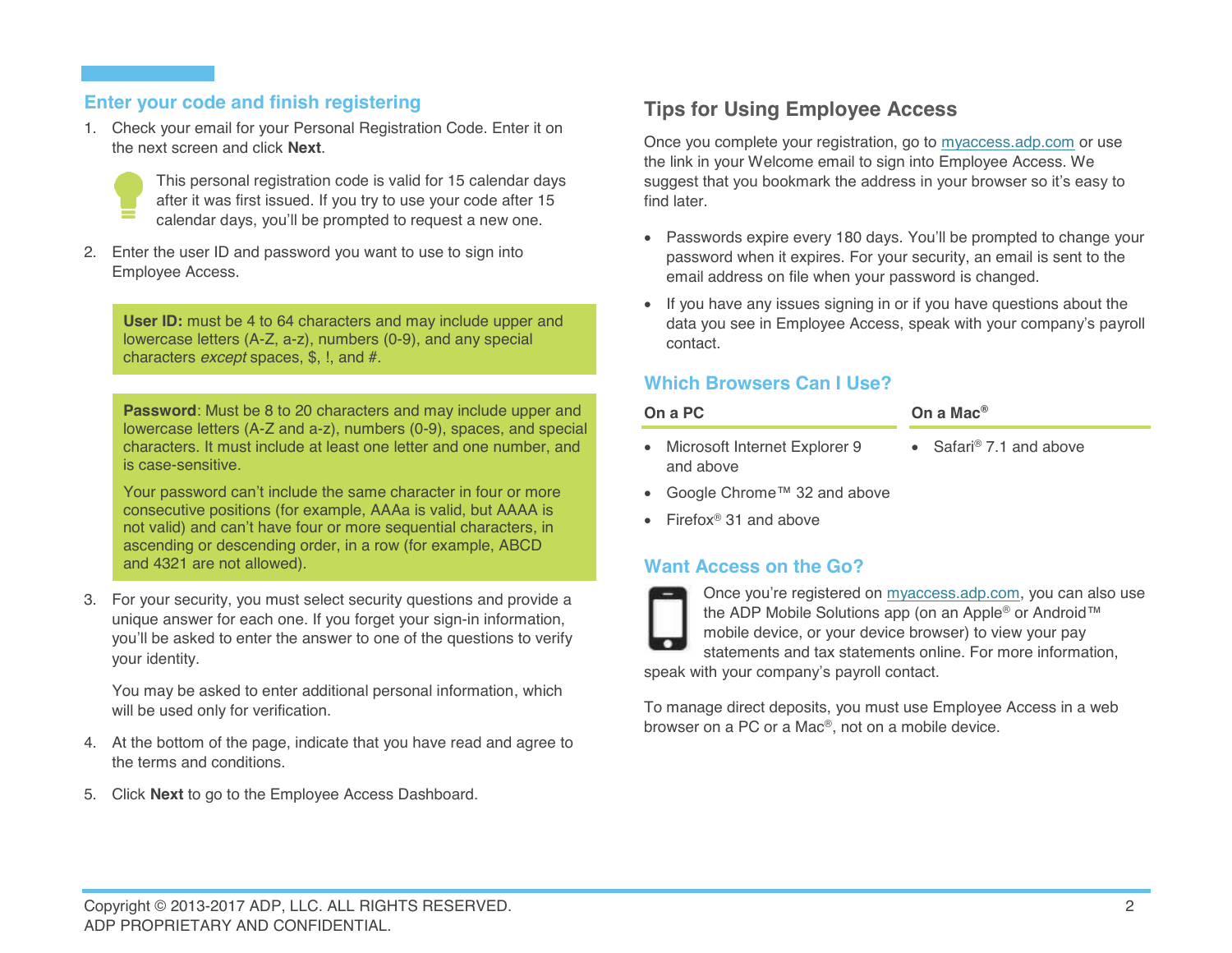# **Help with Sign-In and Security**

## **Forgot Your User ID?**

- 1. Go to myaccess.adp.com.
- 2. Click **Forgot your User ID**.
- 3. Enter your first name, last name, and email address and click **Next**.
- 4. For your security, you may be asked to enter additional personal information, which will be used only for verification. Click **Next**.
- 5. Enter the answers to your security questions and click **Next**.
- 6. Your User ID is displayed. Click **Next** to sign in.

# **Forgot Your Password?**

- 1. Go to myaccess.adp.com.
- 2. Enter your User ID and click **Next**.
- 3. Click **Forgot your Password**.
- 4. For your security, enter the answers to your security questions. You may be asked to enter additional personal information, which will be used only for verification.
- 5. Click **Next**.
- 6. Enter your new password twice to confirm and click **Save**.
- 7. Click **Next** to sign in.

# **Forgot Your Security Answers?**

Ask your company's payroll contact to request that ADP reset your security questions and answers.

# **Need to Change your Password?**

- 1. Go to myaccess.adp.com and sign in.
- 2. Click **My Settings**.
- 3. Under Password, enter your current password, and then enter your new password twice, to confirm.
- 4. Click **Save**.

# **Need to Change Your Email Address?**

If you need to change your email address, ask your company's payroll contact to update it for you.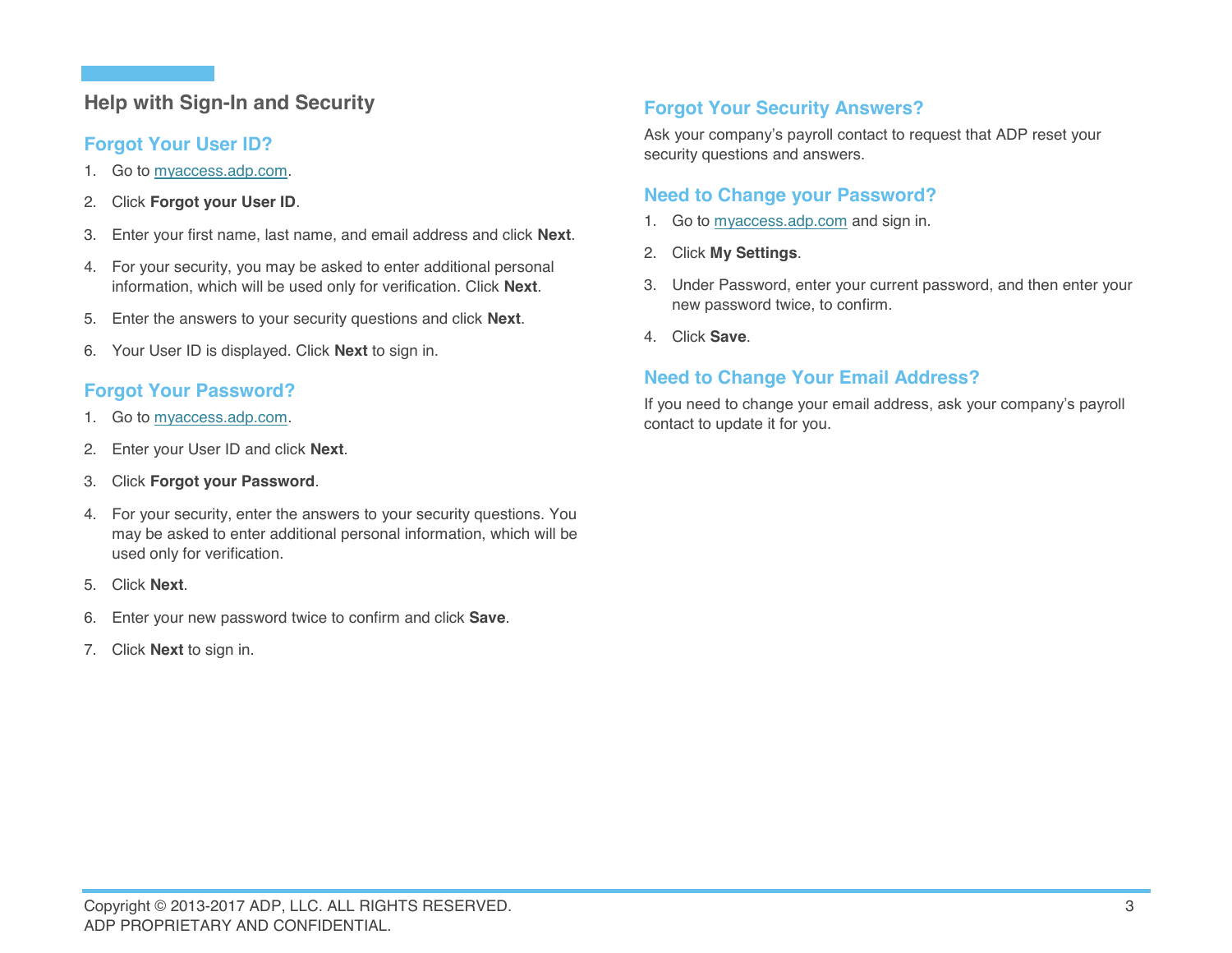# **Viewing Your Pay Statements Online**

The convenience of online pay statements is available to you every pay period through Employee Access. Pay statements are available on the actual date paid.

# **View My Pay Statement Online**

1. Sign into myaccess.adp.com.

To protect your personal data, your pay information is hidden when you open Employee Access.

- 2. Click **View Pay**. The total gross pay, taxes, deductions, and take home pay are displayed for the most recent pay statement.
- 3. To view totals for a prior pay statement, click the down arrow  $(\vee)$  next to the current pay date and select the pay date you want.
- 4. **To view the details for a pay statement**, select **Pay** in the menu on the left and then select the pay statement you want to view. Up to 3 years of pay statements are available.

# **Print My Pay Statement**

There are 2 ways to print your pay statement.

#### **From the Dashboard**

- 1. Click the down arrow ( $\vee$ ) next to the current pay date and select the pay date you want.
- 2. Click **Download Pay Statement** to open the statement in your PDF reader.
- 3. Print the statement.

#### **From the Pay Statements page**

- 1. In the left menu, click **Pay**.
- 2. A list of pay statements is displayed. Click the statement you want, and then review the statement details.
- 3. Scroll down to the bottom of the page and click **Print**.

# **Can I Stop Getting a Paper Copy of My Pay Statement and Just Get It Online?**

Yes you can, using the Go Paperless option!

- 1. On the Dashboard, click **My Settings**.
- 2. Under Statements, select **Go Paperless**.
- 3. Review the **Terms and Conditions**.
- 4. Select **Pay Statement**, and then click **I Agree**.

A link is provided so you can review and print the signed Paperless Terms & Conditions any time you want.

You'll receive an email confirming that you have opted to Go Paperless.

Depending on your payroll cycle, you may receive 1 or 2 paper vouchers before the paperless option takes effect.

# **What If I Change My Mind and Want to Receive Paper Pay Statements Again?**

If you change your mind, you can turn off Go Paperless at any time.

- 1. On the Dashboard, click **My Settings**.
- 2. Under Statements, deselect **Go Paperless**.

You will receive an email confirming that you have opted to receive paper pay statements.

You can still access your pay statement online at any time using Employee Access.

# **What Do I Do If I Don't See the Go Paperless Option?**

Speak with your company's payroll contact.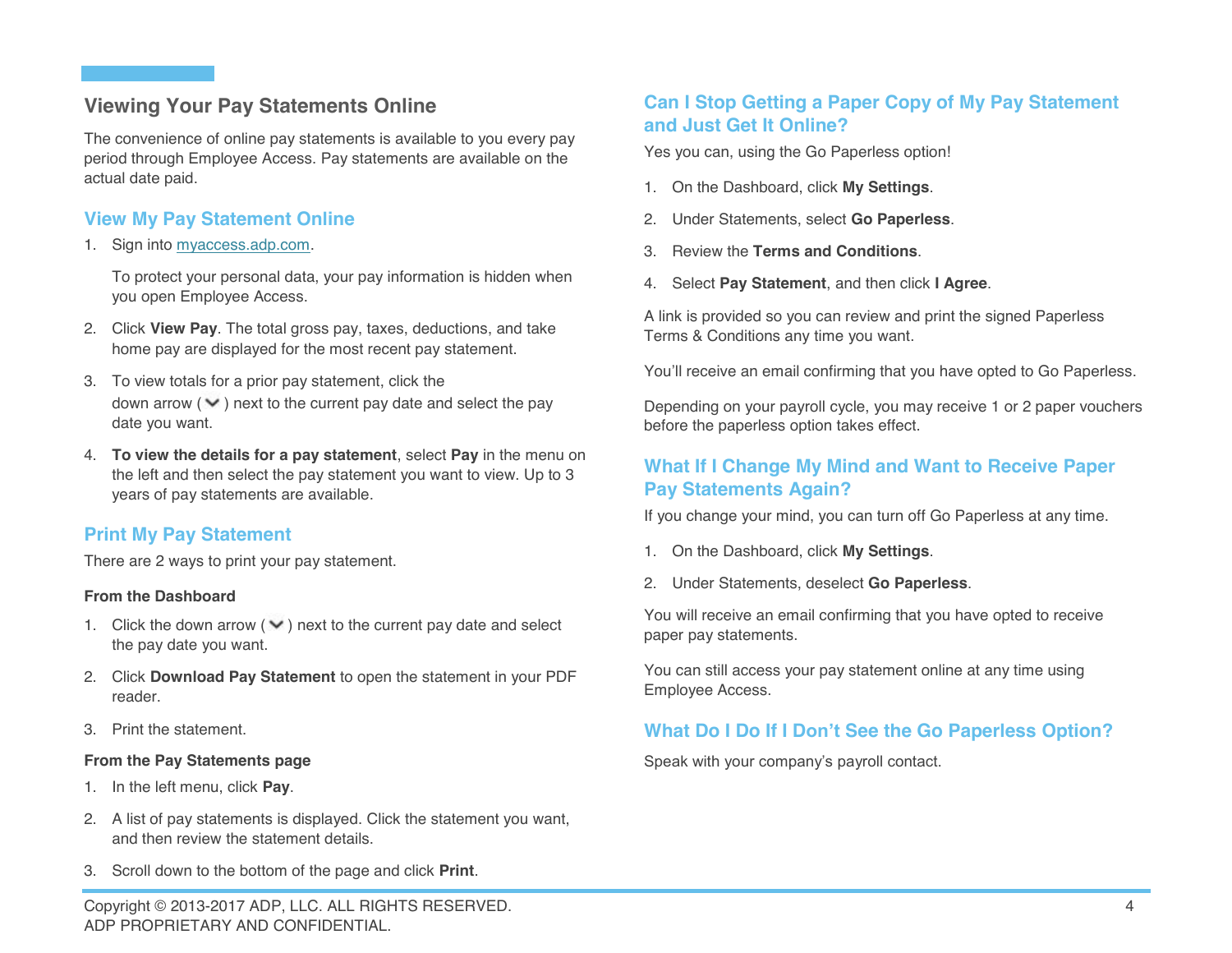# **Managing Your Direct Deposits**

Direct deposits are available in Employee Access only if your company offers this feature. You can have up to 4 direct deposit accounts.

# **Add a Direct Deposit Account**

1. On the Dashboard, click **Add Direct Deposit**.

If you already have a direct deposit set up, click **Update Direct Deposit** and then click **Add an Account**.

2. Enter your bank's 9-digit routing number, an optional Bank name, and click **Next**.

Use the account information from the bottom of a voided check from the account, not a deposit slip.

- 3. Enter your bank account number twice to confirm, and click **Next**. You have to type the number. You can't copy and paste it.
- 4. Select how much of your pay you want to deposit into this account and click **Next**.
	- x **A specific dollar amount** enter the amount
	- x **A percentage of my pay** enter the percentage
	- x **All of my pay / the rest of my pay**
- 5. Select the Account Type, **Checking** or **Savings**.
- 6. Enter an optional name for the account (a nickname) and click **Next**.
- 7. Review and accept the terms and conditions and click **Done**.

The account details are displayed on a tile on the Direct Deposit page.

If you have another direct deposit account, click **Add an Account** and repeat the steps to set up the account.

8. At the top of the page, click **Save**.

## **Change a Direct Deposit Account**

- 1. On the Dashboard, click **Update Direct Deposit**.
- 2. Click **Edit** for the account you want to change.
- 3. Update the account information and click **Done**.
- 4. At the top of the page, click **Save**.

## **Delete a Direct Deposit Account**

- 1. On the Dashboard, click **Update Direct Deposit**.
- 2. Click  $\overline{\mathbf{III}}$  for the account you want to delete.
- 3. Click **Delete**.
- 4. At the top of the page, click **Save**, and then click **OK**.

# **Can I Cancel My Changes?**

If you make changes and decide you want to undo them, click **Reset** at the top of the page. All changes since your last save will be undone.

## **Can I Stop Direct Deposit for One Paycheck?**

Ask your payroll contact to stop your direct deposit when processing the payroll.

# **What If there's Money Left Over after Pay Is Deposited into My Accounts?**

Any money that's left over will be issued to you as a paper check. If you don't want a paper check, make sure you choose "the rest of my pay" for one of your accounts.

## **Will I Get a Confirmation of My Changes?**

Whenever your direct deposit information is changed, you'll get an email confirmation. If you get an email confirming that changes were made and you didn't make them, speak to your company's payroll contact immediately.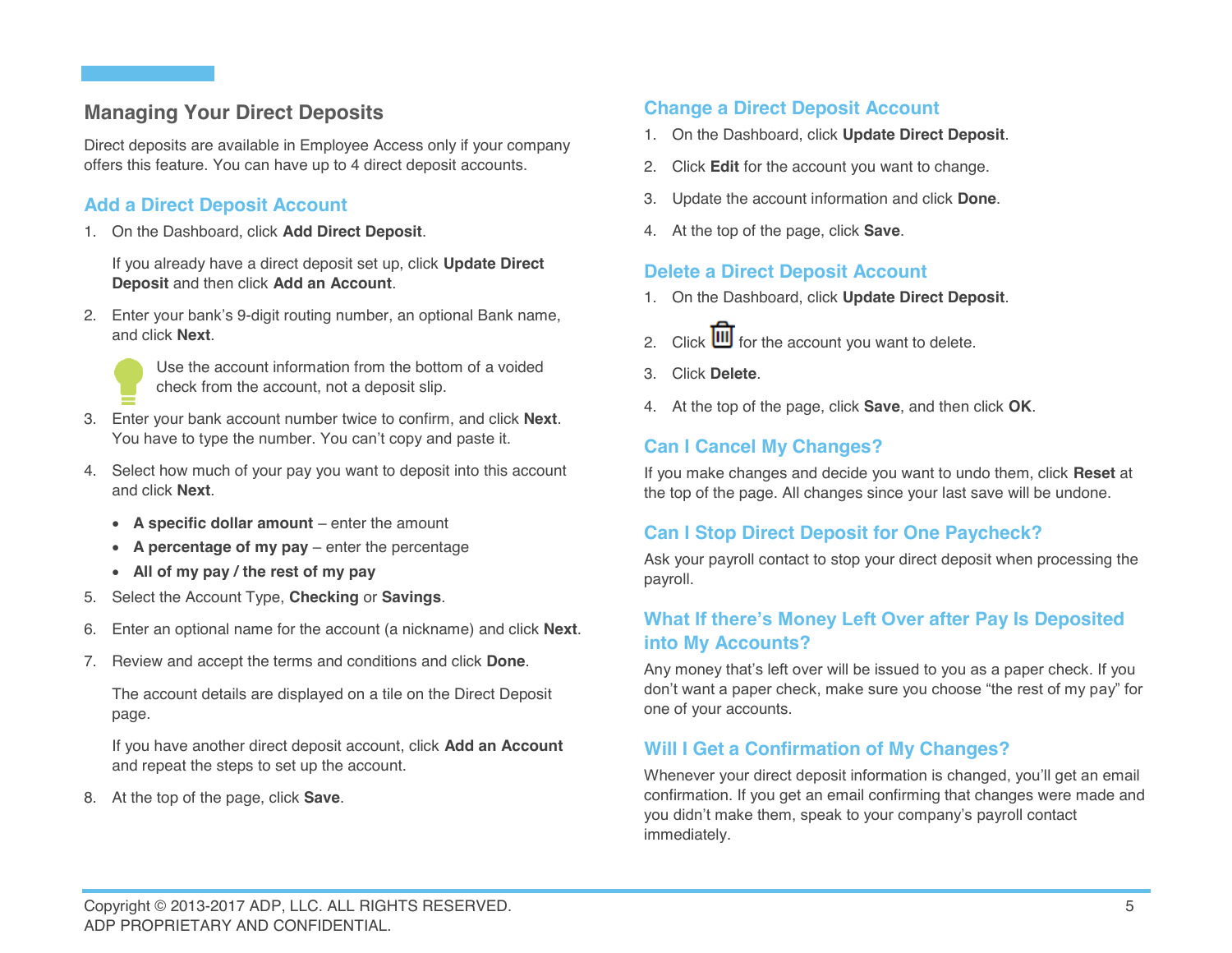## **Direct Deposit Examples**

You want \$200 deposited into a savings account, and the remaining amount in a paper check.



You want \$200 deposited into a savings account, and the remaining amount deposited into a checking account.



You want 50% deposited into a checking account, and the remaining amount deposited into a savings account.



You want 75% of your pay deposited onto a paycard, and 25% deposited into a savings account.



You want \$200 deposited into a savings account, \$300 deposited into a checking account, and the remaining amount in a paper check.



# **Tips for direct deposits**

- The total of your percentage deposits can't be over 100.
- If you want to deposit 100% of your pay into one account, make sure you don't have any other accounts set up.
- For a paycard or pre-loaded debit card, choose Checking as the Account type. You may want to use Paycard as the nickname for the account.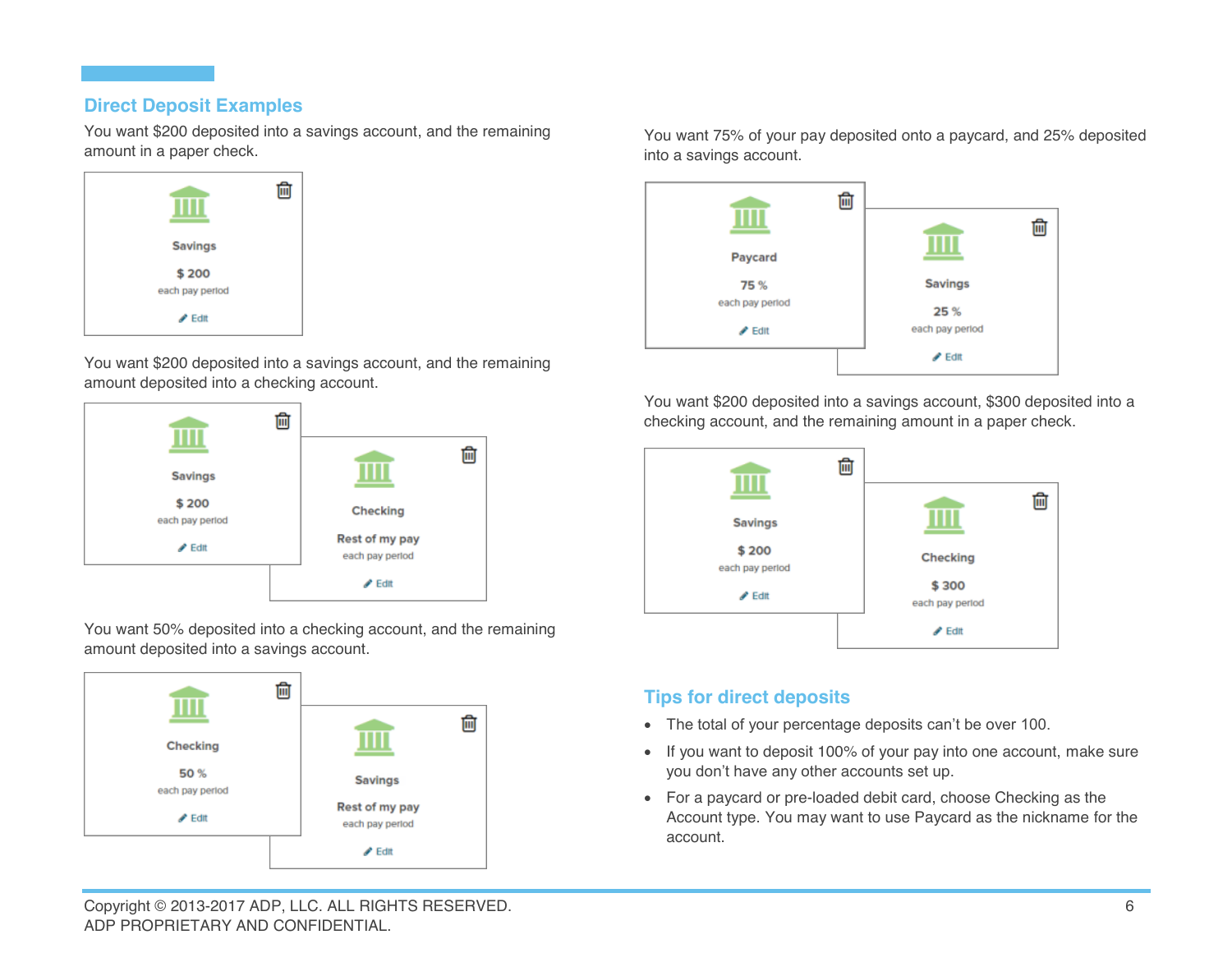## **Direct Deposit FAQs**

**Which account type (Checking or Savings) do I select if I want all or part of my pay to be deposited to a paycard or pre-loaded debit card?**

#### Checking.

#### **Can I set up a direct pay account to pay a monthly bill, like my mortgage or a utility bill?**

No. Direct deposit is available only for bank accounts with a routing number and an account number.

#### **What does Reset do?**

Click Reset to undo any changes you made to your deposit accounts since the last time you saved in this session.

#### **What is a routing number and where do I get it?**

It's a nine digit number that identifies your bank. You can find it on the bottom of a voided check from the bank account.

#### **I don't have a voided check. Can I use a deposit slip?**

The deposit slip doesn't show the bank's routing number, but you can contact your bank to get the number.

#### **I added my direct deposit information but still received a check. When will my direct deposit start?**

Typically with your next pay. Check with your company's payroll contact for the exact date.

#### **Why don't I see an option to enter my direct deposit details in Employee Access?**

Speak to your company's payroll contact, who must activate the feature that allows you to manage your own direct deposits.

#### **Can I change my direct deposit accounts using ADP Mobile Solutions?**

No. At this time, you can only manage your direct deposits using Employee Access on the web.

#### **When will my pay be available in my account?**

Usually on your pay date, although you may be able to view your pay statement in Employee Access 1 day before your pay date.

#### **I made changes to my direct deposits but didn't get an email confirmation. What should I do?**

In Employee Access, click **My Info**. Make sure your email address is correct. If needed, ask your company's payroll contact to update it for you.

#### **I didn't receive a direct deposit payment, a paper check, or a pay statement. What happened?**

Notify your company's payroll contact immediately.

#### **Can I manage my HSA direct deposit accounts using Employee Access?**

No, this information must be maintained by your company's payroll contact.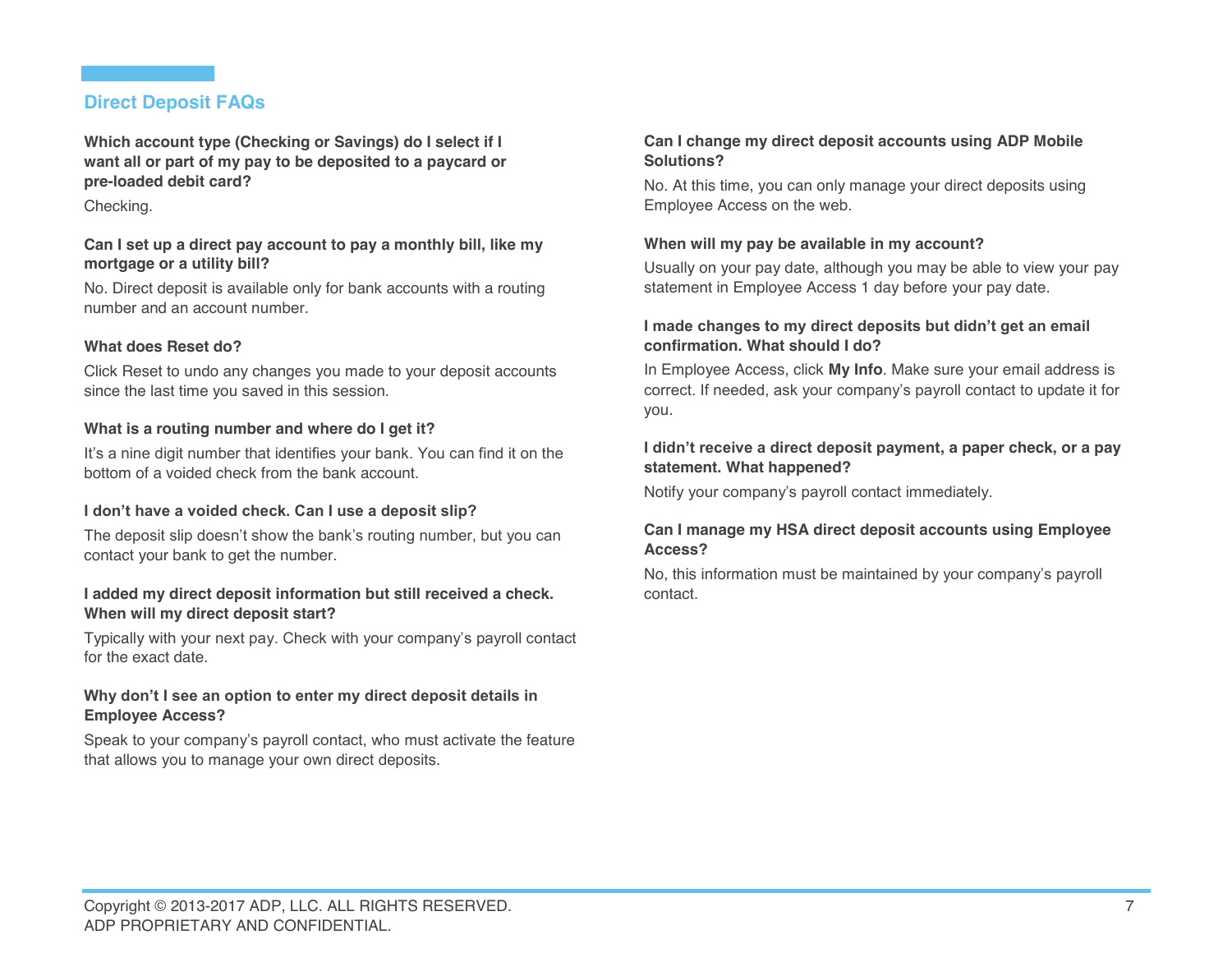# **Viewing Your Tax Statements Online**

W-2s and 1099s are available in Employee Access starting with tax year 2015 for W-2s and 2016 for 1099s. You'll still get a paper copy of your tax statement.



Your online tax statement is exactly the same as your paper tax statement.

## **How do I view my W-2 or 1099 online?**

- 1. Sign into myaccess.adp.com.
- 2. On the Dashboard under Tax Statements, select the tax year you want.

| <b>Tax Statements</b>                                  |        |
|--------------------------------------------------------|--------|
| <b>TEST COMPANY</b>                                    |        |
| \$XXX,XXX                                              | Reveal |
| (Current as of 01/02/2016)<br>去 Download Tax Statement |        |

- x For W-2s, click to **Hide** or **Reveal** your W-2 Box 1 wage amount on the Dashboard.
- **Select Download Tax Statement** to view and print your W-2 or 1099.
- If you have more than one W-2 or 1099 for the tax year you selected, you'll see all of them (up to 5) listed.

## **When is my W-2 or 1099 available online?**

Your W-2 or 1099 will be available soon after your company processes the last payroll of the year.

### **How many years of tax statements are available online?**

3 years of tax statements are available, starting with tax year 2015 for W-2s and 2016 for 1099s.

## **Why don't I see my tax statement in Employee Access?**

Speak with your company's payroll contact.

## **What do I do if there's an error on my tax statement?**

Speak with your company's payroll contact.

## **Why is the information on my paper tax statement different from the online version?**

It's possible that the W-2s or 1099s for your company were updated and you haven't received a revised hardcopy yet.

The "Current as of" date is displayed for W-2s. At this time, it is not displayed for 1099s.